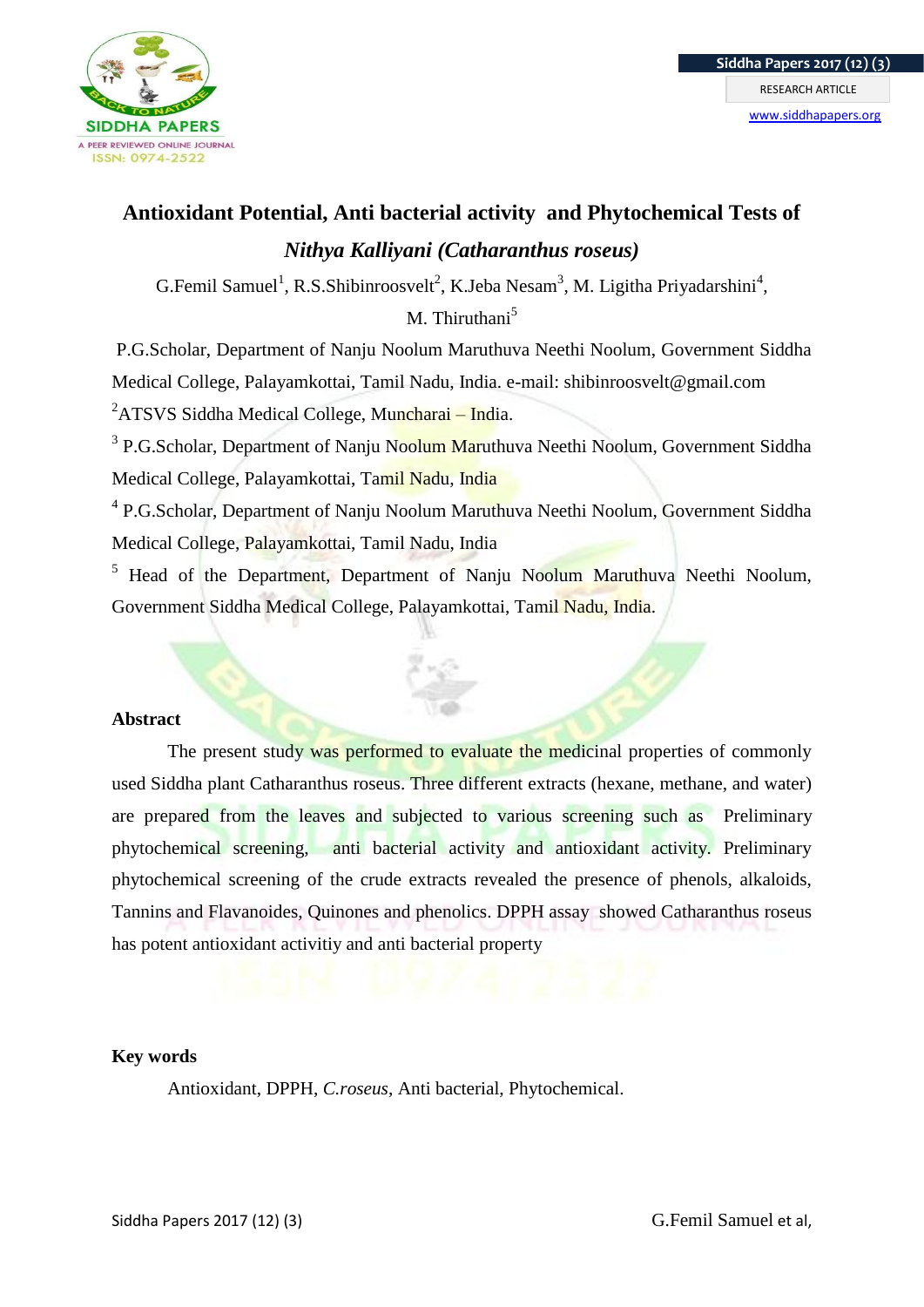## **1. Introduction**

Siddha is an ancient system of medicines unique to the Tamil, Speaking community. Almost all the substances available in earth from plants, animals minerals and metal products are used as medicine in siddha system. The usage of **Catharanthus roseus** is drumented in various siddha texts. Catharanthus roseus is also known as vincarosea is native to the Caribben basin and has historically been used to treat a wide assortment of diseases., **Catharanthus roseus** has a variety of medicinal properties such as **anti bacterial, antifungal, antiviral and anticancer**. It has more than 400 known alkaloids, Some of which are approved as Antineoplastic agents to treat leukemia, Hodgkin's disease, malignant lymphomas, neuroblastoma, and other cancers. In the recent years interest in the study of the antioxidant activity of plant extracts and isolation from plants has grown due to the fact that the free radicals have been related to degenerative disease.

## **2. Material and Methods**

The aerial parts of the fresh leaves and stem of *Catharanthus roseus* was collected from the sandy beaches of Kanyakumari. They were washed and air dried over a period of one month. The dried samples were milled into a fine powder by pounding manually with a clean, sterile mortar, stored in sterile cellophane bags in a cool dry place till further use.

 $\label{eq:2.1} \mathcal{L}_{\mathcal{C}}(t^{\mu},\rho)$ 

100gram of aerial parts of the plant extracted in a soxhlet sequentially with 1000ml hexane, methanol and water. The process was run for 24hours after which the sample was concentrated using reduced pressure distillation under vacuum pump and freeze dried to powdered form. The dried extracts were weighed and kept in labeled sterile specimen bottles.

Extracts were primarily tested with four different bacterial strains in different concentrations. Bacterial strains were obtained from the Microbial Type Culture Collection (MTCC), Institute of Microbial Technology, and Chandigarh, India. *Bacillus subtilis*, *Clostridium perfringens*,*Escherichia coli*, *Klebsiellapneumoniae*, used as test organisms for investigating antimicrobial activity by the *Well diffusion assay*.

#### **2.1 Preliminary phytochemical investigations**

The major secondary metabolites of Alkaloids, tannins, flavonoids, phenol, were screened according to the common phytochemical methods.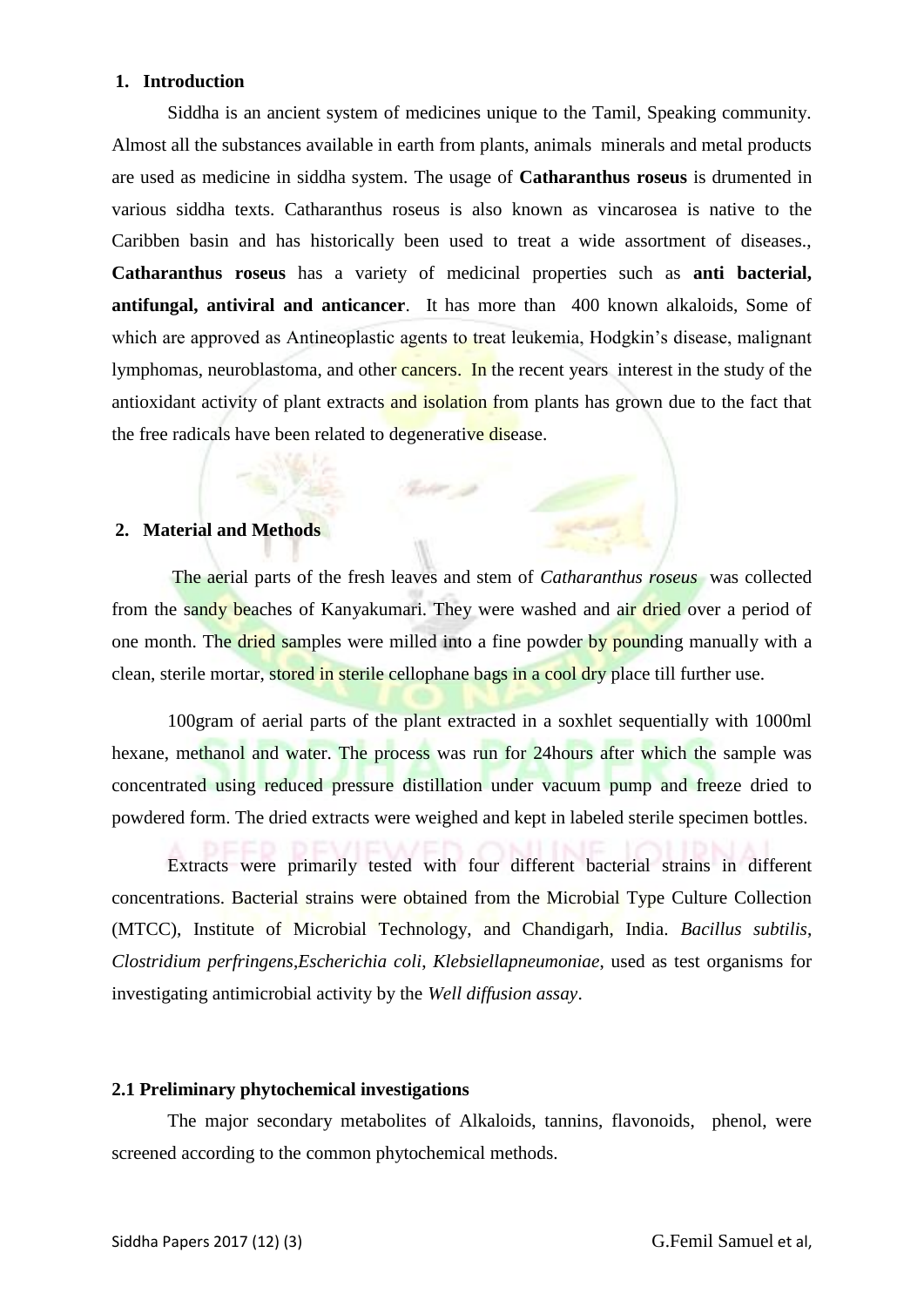## **2.2 Antioxidant activity (DPPH assay)**

The Radical Scavenging Activity of different extracts was determined by using DPPH assay. The decrease of the absorption at 517nm of the DPPH solution after the addition of the antioxidant was measured in a cuvette containing 2.960 μl of 0.1mm ethanol DPPH solution mixed with 20 to 200μg/ml of plant extract and vortexes thoroughly. The setup was left in dark at room temperature and the absorption was monitored after 20 minutes. Ascorbic acid was used as references. The ability of the plant extract to scavenge DPPH radical was calculated by the following equation:

**% of DPPH Radical Scavenging Activity (% RSA) = Abs. Control – Abs. sample \* 100**

 **\_\_\_\_\_\_\_\_\_\_\_\_\_\_\_\_\_\_\_\_\_\_\_\_\_\_\_\_\_\_**

## **Abs. control**

Abs. control is the absorbance of DPPH radical  $+$  ethanol; Abs. sample is the absorbance of DPPH radical + plant extract. Measurements were performed in triplicates. Absorbance values were corrected for radicals decay using blank solutions.

#### **3. Results**

## **3.1 Phytochemical Tests**

The preliminary phytochemical screening tests for the crude methanol extract of *Catharanthus roseus* were revealed the presence of Phenols, flavonoids, quinones, Glycosides and tannins. Phenols were present predominantly and flavonoids, quinones, tannins were present in minor amount. Phenols were present in large quantity

**Table 1:** Phytochemical screening of crude methanol extract of aerial parts of *C. roseus*

| Phytochemical<br>compounds | C.roseus |  |
|----------------------------|----------|--|
| <b>Alkaloids</b>           | $^{+}$   |  |
| Flavonoids                 | $^{+}$   |  |
| Phenols                    | $+++$    |  |
| Tannins                    | $+$      |  |
| Glycosides                 | $^{+}$   |  |
| Reducing sugars            | $^{+}$   |  |
| Proteins                   |          |  |
| Saponins                   |          |  |
|                            |          |  |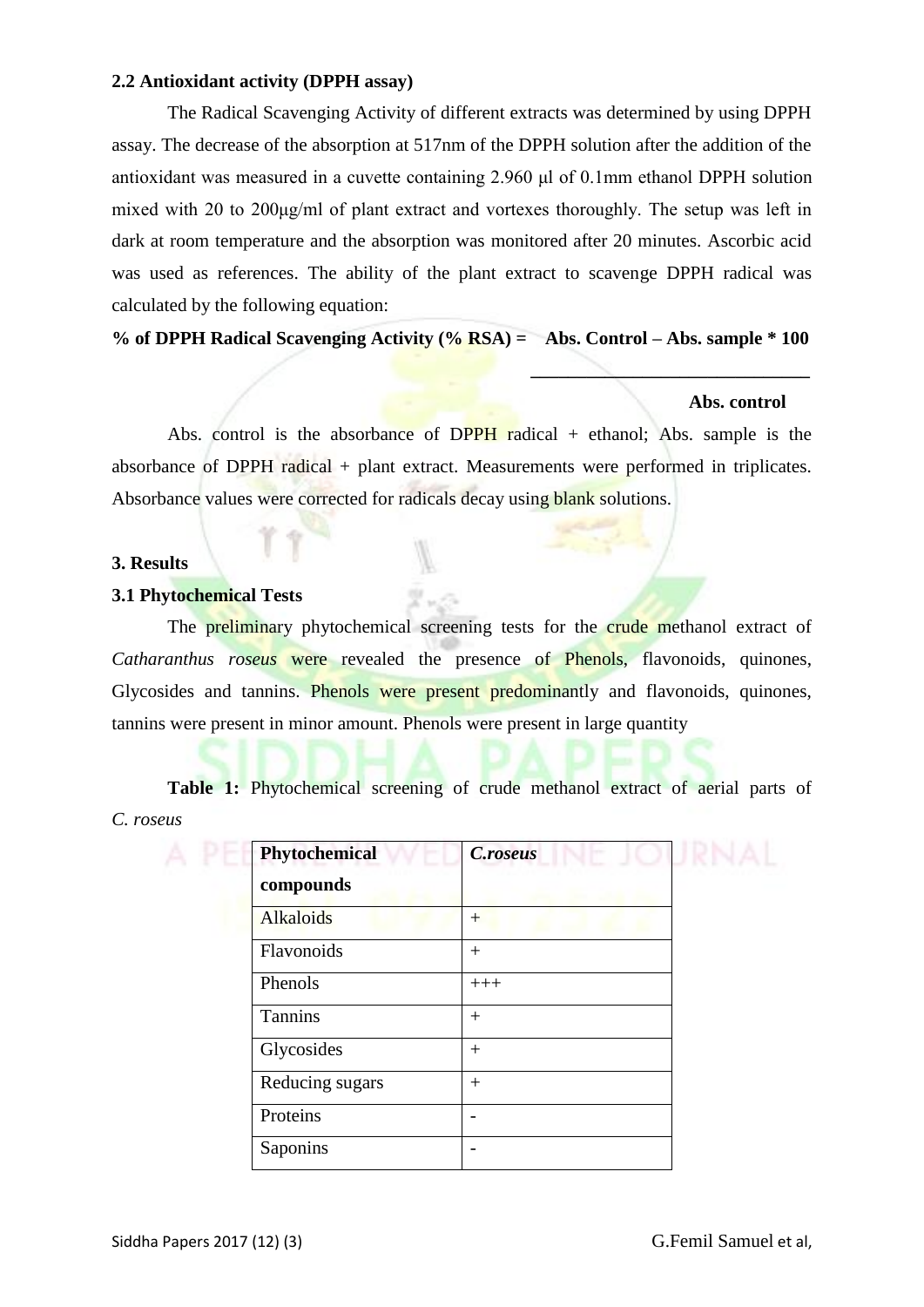| Quinones        |  |
|-----------------|--|
| <b>Steroids</b> |  |
| Amino acids     |  |
| Terpenoids      |  |

# **3.3 Antibacterial activity**

The methanol extracts of Catharanthus roseus was found to be active against Escherichia coli, klebsiella pneumonia, *Bacillus subtillis* and clostridium perfringens, where as water extract was found to be active against Clostridium perfringens and *Bacillus subtillis*  hexane extract was found to be active only aganist Bacillus subtillis.

**Table 2** : Anti bacterial activity of crude aerial part of Catharanthus roseus

**ANY MARKET AND RESPONSIVE** 

| Name of the | Conc.<br>of         | Zone of Inhibition (mm) |     |     |     |
|-------------|---------------------|-------------------------|-----|-----|-----|
| extract     | $ext{ract} (\mu g)$ | Micro organisms         |     |     |     |
|             |                     | E.c<br>- 798            | K.p | B.s | C.p |
| Hexane      | 250                 |                         |     |     |     |
|             | 500                 |                         |     | 15  |     |
|             | 750                 | 10                      |     | 17  |     |
|             | 1000                | 11                      |     | 19  |     |
| Methanol    | 250                 |                         |     |     | 13  |
|             | 500                 | 16                      | 10  | 10  | 16  |
|             | 750                 | 12                      | 12  | 11  | 17  |
|             | 1000                | 13                      | 14  | 12  | 18  |
| Water       | 250                 |                         |     |     |     |
|             | 500                 |                         |     | 10  |     |
|             | 750                 |                         |     | 11  | 11  |
|             | 1000                |                         |     | 15  | 13  |

# **3.4 Antioxidant Activity**

The results of the antioxidant activity of methanolic extract of aerial parts of *Catharanthus roseus* determined by DPPH assays at different concentrations are given in graph 1. It was evident that aerial part of *Catharanthus roseus* show moderate antioxidant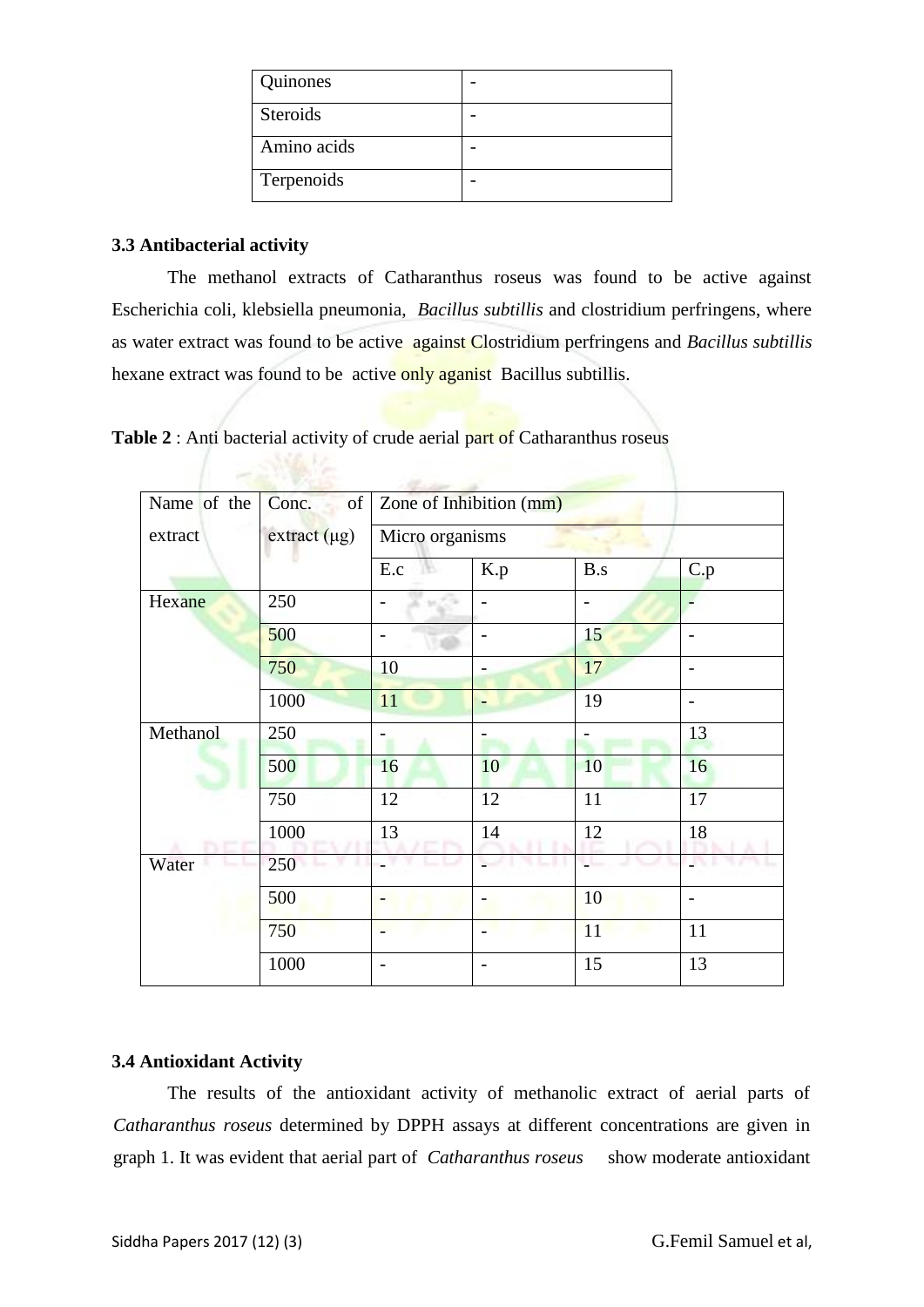activity when compared to with standard antioxidant L-ascorbic acid whose antioxidant activity at different concentrations like 100 to 200µg were 60%, 70%, 80%, and 85%. Radical Scavenging Activity of *Catharanthus roseus.*



### **4. Discussion**

The preliminary phytochemical analysis showed. The presence of phenols, flavnoids quinones in considerable quantity. The presences of alkaloids interesting as significant quantities are used as antimalarials, analgesics and stimulants. The presence of glycosides moietics like saponins, glycosides and flavonoids, which are known to inhibit tumor growth and also serve to protect against gastrointestinal infections are one of the pharmacognostic importances and give evidence for the use of the plant in medicine. The methanol extracts of Catharanthus roseus was found to be active against Escherichia coli, klebsiella pneumonia, *Bacillus subtillis* and clostridium perfringens, where as water extract was found to be active against Clostridium perfringens and *Bacillus subtillis* hexane extract was found to be active only aganist Bacillus subtillis.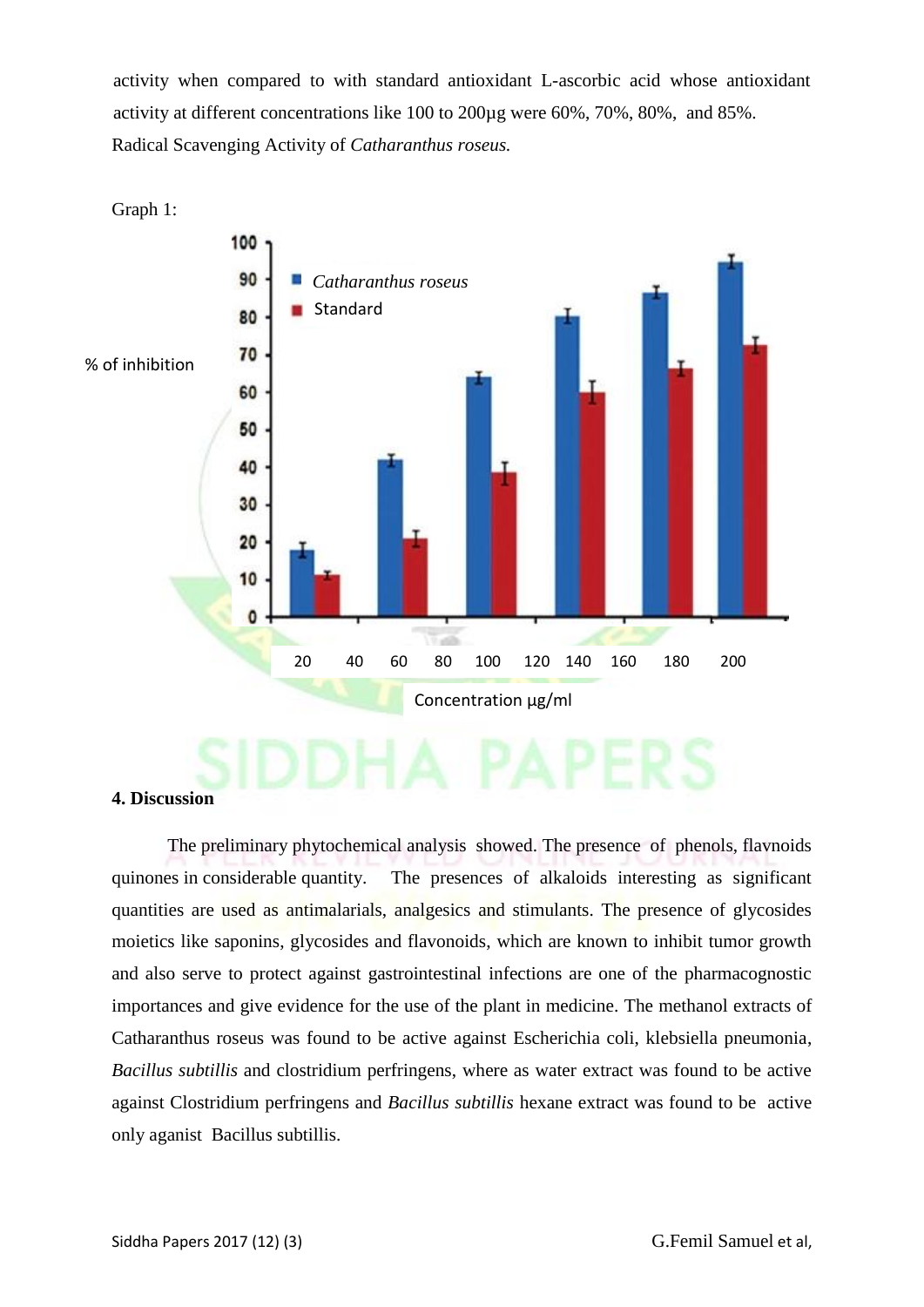## **5. Conclusion**

The result of the present study very clearly indicate that **Catharanthus roseus** posses potent anti oxidant and anti bacterial properties.

This gives a proper scientific understanding of Catharanthus roseus usage in traditional siddha medicine. however, further studies are required to have a complete contemporary understanding of this traditionally used siddha plant.



## **ACKNOWLEDGEMENT**

Prayerful thanks to parents and my Husband. I wish to express my gratitude and acknowledgement to The vice-chancellor, The Tamil Nadu Dr.M.G.R. Medical University, Guindy, Chennai. The Director of Indian Medicine and Homeopathy and the Joint Director of Indian Medicine and Homeopathy Chennai and specially thank to The Principal, Government Siddha Medical College, palayamkottai and Dr. Thomas. M. Walter, M.D(s)., Dr.M.P. Abdul Kader Jeylani, M.D(s)., Dr.A. Rajarajeswari, M.D(s)., Dr.G.Chenthamarai Selvi, M.D(s)., for their full support to complete this study.